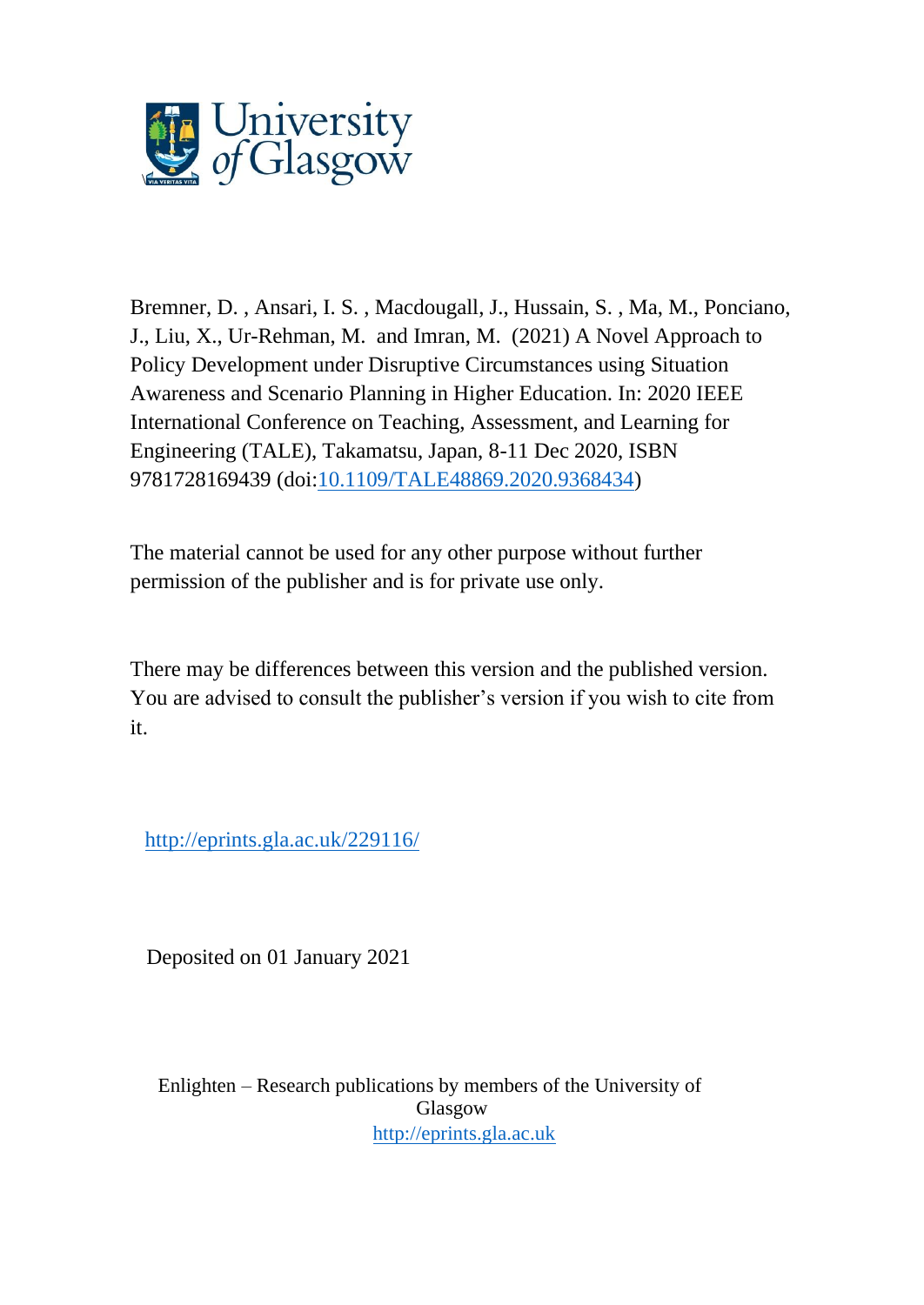# A Novel Approach to Policy Development under Disruptive Circumstances using Situation Awareness and Scenario Planning in Higher Education

## Duncan Bremner

*James Watt School of Engineering University of Glasgow* Glasgow, Scotland, UK duncan.bremner@glasgow.ac.uk

Sajjad Hussain *James Watt School of Engineering University of Glasgow* Glasgow, Scotland UK sajjad.hussain@glasgow.ac.uk

Xingang Liu *Glasgow College UESTC University of Electronic Science and Technology of China (UESTC)* Chengdu, Sichuan, P. R. China hanksliu@uestc.edu.cn

Imran Shafique Ansari *James Watt School of Engineering University of Glasgow* Glasgow, Scotland, UK imran.ansari@glasgow.ac.uk

Mingda Ma *Glasgow College UESTC University of Electronic Science and Technology of China (UESTC)* Chengdu, Sichuan, P. R. China mamingda@uestc.edu.cn

Masood Ur-Rehman *James Watt School of Engineering University of Glasgow* Glasgow, Scotland UK masood.urrehman@glasgow.ac.uk

Jennifer MacDougall *James Watt School of Engineering University of Glasgow* Glasgow, Scotland, UK jennifer.macdougall@glasgow.ac.uk

Joao Ponciano *James Watt School of Engineering University of Glasgow* Glasgow, Scotland UK joao.ponciano@glasgow.ac.uk

Muhammad Imran *James Watt School of Engineering University of Glasgow* Glasgow, Scotland UK muhammad.Imran@glasgow.ac.uk

*Abstract***—This paper focuses on policy development in a Higher Education context and provides a model for ensuring sustainable educational practice in TNE partnerships under disruptive situations. The focal point of policy initiation and development was the Covid-19 virus outbreak in China and the ensuing impact on program delivery and assessment. The development takes a novel approach by applying a combination of commercial scenario planning and crisis management techniques to create a coherent and prescriptive educational policy for staff operating in a Transnational Education (TNE) partnership based on the fly-in, fly-out (FIFO) faculty model. It demonstrates the application of these management tools and describes how, through careful analysis and planning, disruption to student learning, teaching and assessment can be minimized.**

*Keywords—policy development, scenario planning, crisis management, engineering education, Covid-19, transnational education* 

# I. INTRODUCTION

While scenario planning and crisis management have been used and relied upon for many years in commercial enterprises [1] as aids to long term planning and crisis control, it is rarely used in Higher Education Institutions (HEIs) [2]. This paper considers ways in which a combination of scenario planning and crisis management techniques can be employed to develop and implement an operational level policy as part of a wider strategy for managing the learning, teaching, and assessment during the unfolding Covid-19 epidemic during the Spring semester of 2020, for a Transnational Education (TNE) joint program in electrical engineering based in Chengdu, Sichuan Province, China. It explores the effectiveness of the techniques from a management

perspective and reflects on the success of the approach as perceived by the students, before suggesting how this approach could be applied as a regular methodology for developing operational policies in normal times.

While both partner institutions have policies covering learning, teaching, and assessment (LT&A), the focus of this paper is on the development of an operational policy intended to be used exclusively by the UK-based, FIFO staff who work directly on the TNE joint program, whether in delivery, assessment, or administrative roles. In particular, it looks at a structured approach to the development of policy within HEIs and how their strategies might be further developed by harnessing these tried and tested methodologies more commonly found in commercial environments.

# II. BACKGROUND AND CONTEXT

The paper looks at the policy developed for a TNE joint venture, teaching electronic engineering in the University of Electronic Science and Technology of China (UESTC), Chengdu, China, with a student population approaching 1700 students, which has been running since 2013. The ethos behind founding a TNE operation in China was to establish links between a leading Chinese University [3] and the University of Glasgow, a UK Russell Group University, to develop greater collaboration and institutional visibility globally. The partnership combines the best of Chinese education pedagogy with that of the UK [4, 5] and has helped to foster collaborative research links. The 4 year BEng degree program, in which English is the sole medium of instruction, aligns closely with the standard non-TNE degree programs in the respective partner institutions.

The first anecdotal reports on the 'Corona' virus were received by the authors early in 2020 and confirmed by a medical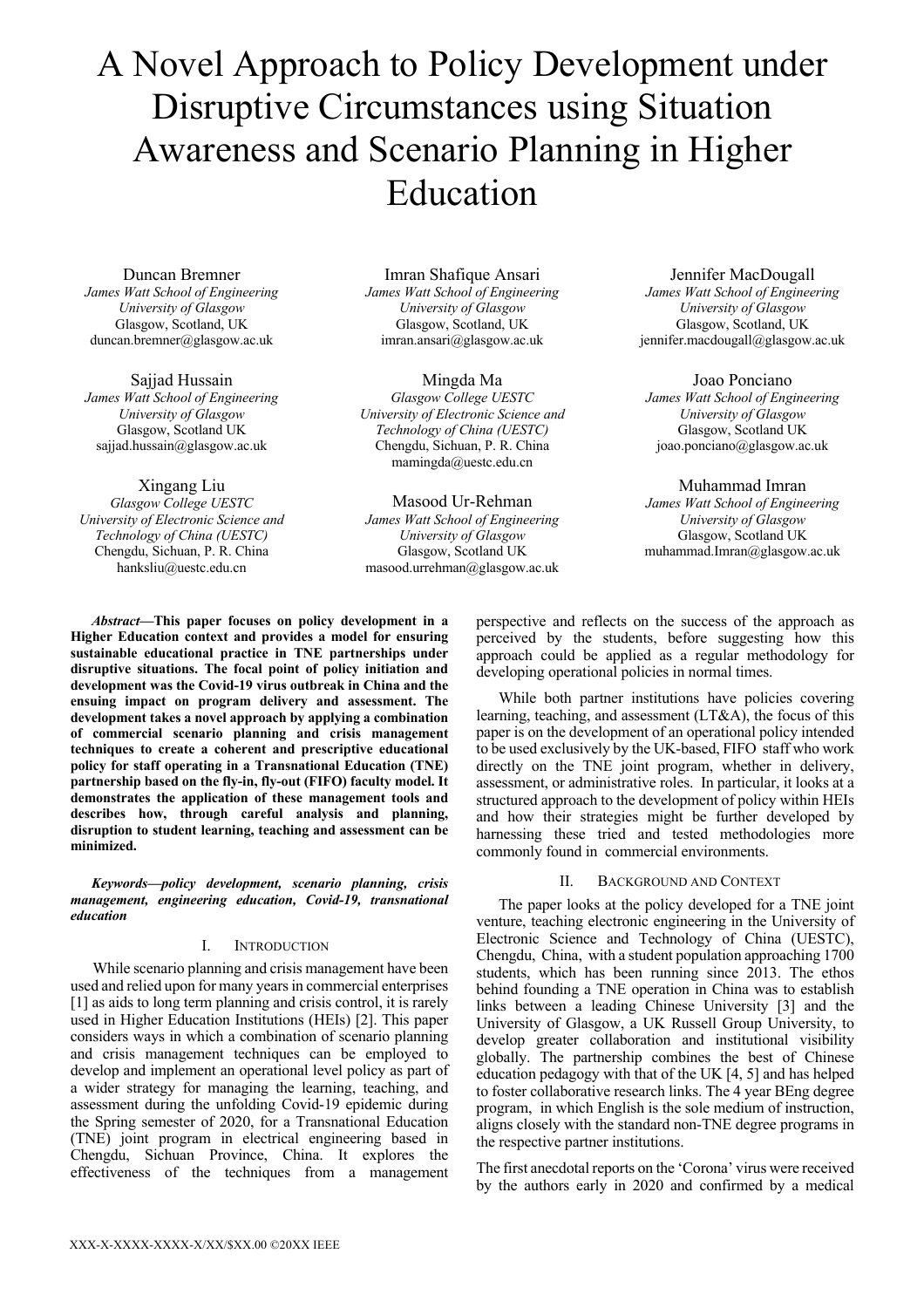practitioner on the  $9<sup>th</sup>$  of January [6] just 4 days after the World Health Organisation (WHO) [7,8] released a '*Disease Outbreak*' bulletin advising a '*Pneumonia of unknown cause*' had been detected in the Wuhan region. This early intelligence initiated a low-key monitoring operation to appraise senior management of any escalation that could impact TNE students studying some 1000km away from the outbreak epicenter. The monitoring method used was the accumulation of public sources of material that were then manually cross-correlated with information provided by Chinese colleagues and associates in situ who could provide immediate and unbiased updates.

should be improved based upon both student and staff feedback.

The approach adopted can be best summarised as a combination of classic crisis management techniques [12] with the environmental scanning methods regularly adopted by scenario planning and can be visualised in a new proposed operational model, referred to as a 'shark' diagram. The diagram reflects the breadth and complexity of information management from initial detection through the gestation of the pandemic until an effective and practical policy could be created and communicated. Figure 1 captures the 8 stages in



Fig. 1. Shark diagram showing the breadth / complexity of information flow over complete life cycle of policy creation to business disruptions

During the monitoring activity, the students, still on campus in China, were completing the first semester and preparing to return home for the Chinese New Year holiday  $(24 – 30<sup>th</sup> January)$ . As they would vacate the campus from the  $18<sup>th</sup>$  January until the 24<sup>th</sup> March, this would allow program managers and course coordinators time to plan the resumption and method of teaching delivery in the second semester.

It became evident by the  $15<sup>th</sup>$  January [9] that the situation was deteriorating rapidly across the whole of China and on the 22<sup>nd</sup> of January the UK Foreign and Commonwealth Office (FCO) issued advice to avoid travel to the Wuhan area, with the WHO issuing a Global Health Warning of a serious virus outbreak.

#### III. METHODOLOGY

During the ongoing monitoring it became apparent that a more formal approach should be adopted by TNE management to manage the unfolding crisis. Crisis management techniques [10] are well known and tested in industry to deal with disruption and combined with scenario planning [11] would provide a suite of tools to analyse the evolving situation and inform the creation of a policy for FIFO staff involved in learning, teaching and assessment activities in the following semester. This paper presents the framework and methodology adopted to create the policy and how it was implemented; while considering impact upon the students' teaching and learning experiences culminating in the delivery of course assessments. The final part of the paper reflects on the effectiveness of the approach and which areas

the process that must be executed to manage a crisis, each of which is now described.

# *1) Situation awareness and information gathering.*

Stage 1 occurs before a tangible crisis has been identified. In the Covid-19 epidemic, this occurred in mid-January 2020. During this phase, relatively sparse, duplicated, and often conflicting information [13] appeared through a variety of communication channels and the greatest challenge was in managing the flow of this information and determining its reliability and accuracy. An effective tool in managing such information is a modified Jochari Window matrix [14] which is used to identify and classify known and unknown information from multiple sources. The technique provides a framework within which to cluster and classify information and is useful in articulating and prioritizing '*I wish we had…*' statements. The matrix cannot supply the information but helps direct an intensive investigation to uncover the required data.

Verifying the accuracy of each independent<sup>1</sup> source is a significant problem during the early stages of any crisis and is well-researched in operational management [15] where the need for decisions to be made based on incomplete information is commonplace. [16].

The outcome of the initial phase is an articulated description of the crisis with a qualitative summary for senior management on how the crisis might affect students; at this stage is not possible to quantify the severity of the problem.

<sup>&</sup>lt;sup>1</sup> Information sources should be checked for non-correlation to avoid the same source of information being 'double

counted'; it does not refer to the political independence of the sources such as government reports.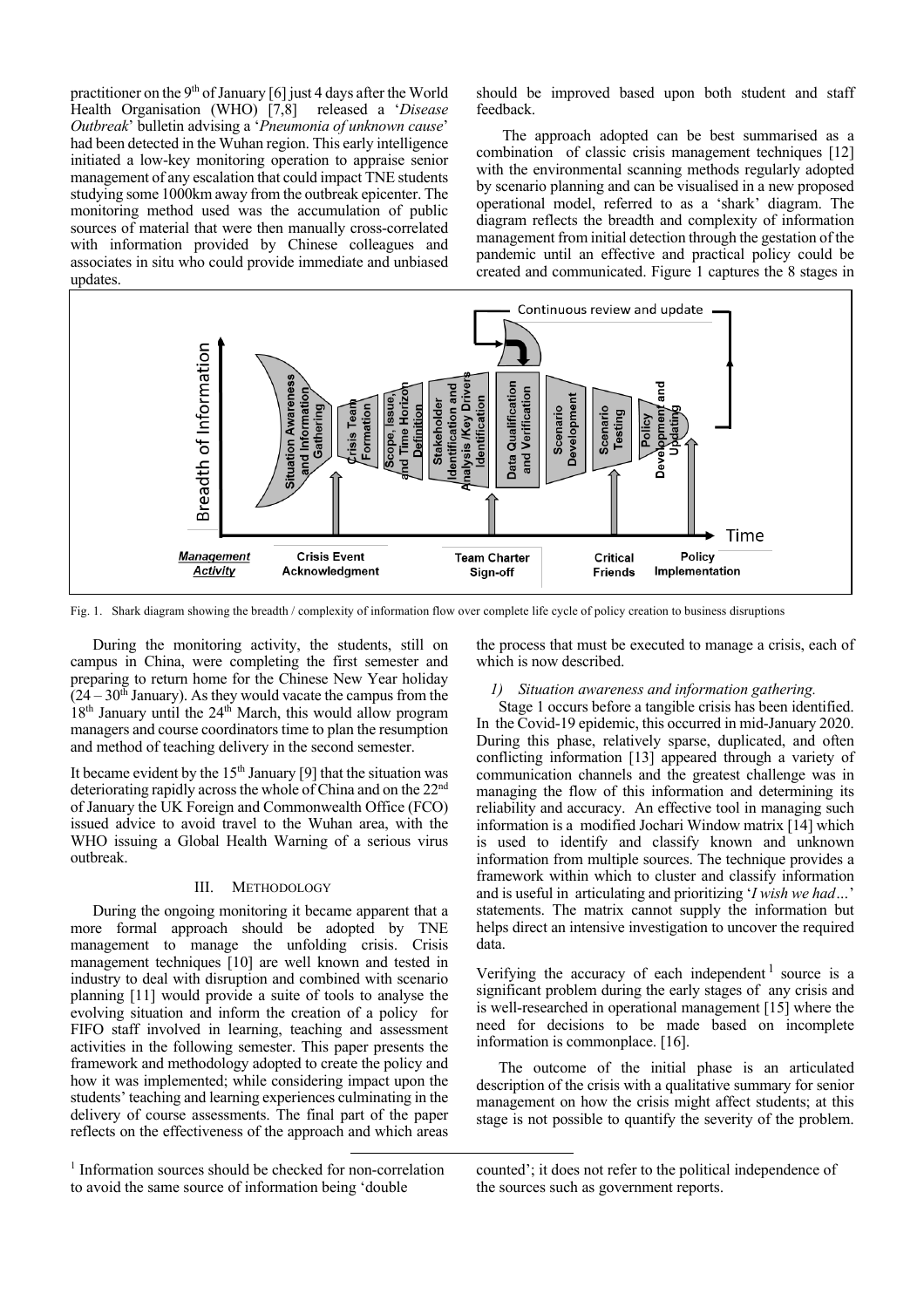However, this situation report, similar to a high level market horizon scan in a business context [17], should provide sufficient management information to answer the question: *'Should a crisis team be formed?'* 

# *2) Crisis team formation*

Crisis management is a specialist area usually associated with emergency response teams within a manufacturing context or reputational damage in a marketing or publicity context [18]. While reputational damage crises are relatively common in the HE sector, their impact is usually contained. However, in the case of Covid-19 a much larger crisis was evolving, impacting all facets of learning, teaching, and assessment of the students engaged on the program.

Crisis management is an operational rather than a strategic issue, therefore a crisis management team predominantly consists of operational managers assisted by subject experts or specialists as required. The organisational structure of the team should be flat with communication links between members designed in a star configuration [19] to minimize delay, filtering, or lag in the dissemination of knowledge. Team size should be limited as the communication load increases as membership increases. The team leader in a crisis management team must have delegated authority and executive power to implement proposals. In the specific situation described, this role was undertaken by the Vice-Dean at The University of Glasgow as the Chinese partner university (UESTC) had closed for spring break and all staff were in lockdown.

 The initial briefing of the crisis management team focused on sharing the situation awareness information, ensuring a shared knowledge starting point. The team leader communicated the membership and overall remit of the crisis management team to all affected staff members.

# *3) Scope, issue and time horizon definition*

With any project team formation, the first step is the definition of a charter covering the scope, issues to be addressed, and timescales for both implementation and intervention. The underlying objective in crisis management is the mitigation of the negative impacts resulting from the crisis but does not extend to identifying a permanent solution; this would be the focus of a follow-on team. The charter agreed for the crisis management team for Covid-19 can be summarised in the following 8 principles:

- Minimization of any impact on student learning and experience should be paramount
- Technological limitations on home-based students should be recognised
- The status quo (normal operation) should be modified as little as possible on the assumption that 'normality' would return eventually (potentially before the end of the semester)
- Any plan should be based on a worst-case scenario but there should be contingency for the event that the situation improved (plan for the worst, hope for the best)
- Wherever possible, the impact of problems should be limited to a single semester to minimize effect on the new academic year (2020-21)
- The most time critical / learning critical issues should be identified and addressed first (therefore, graduating students (Year 4) should be prioritised over year 1)
- A 'best fit' approach for the majority of students should be adopted; outliers should be addressed on an individual basis
- Assessment solutions should be robust, irrespective of mode of delivery.

The timescale for developing and putting the plan into operation was the start date of the  $2<sup>nd</sup>$  semester;  $24<sup>th</sup>$  March. The intervention would be sustained throughout the semester until the end of June 2020.

# *4) Stakeholder identification and analysis / Key driver identification*

When addressing any crisis it is very easy for the crisis management team to become myopic; focusing only on immediate issues without considering the wider implications of any actions. A method of reducing the likelihood of this risk is to perform a formal stakeholder analysis [20]. This type of analysis is common in strategic planning but much less prevalent in crisis management.

Performing a stakeholder analysis in the early stages of crisis management enables a robust communication plan to be developed. Through this analysis, the team identified the stakeholders, their relative importance and how best to communicate with them. While the most obvious stakeholders during the crisis were the students and staff, the parents of the students and the two institutions themselves were also of significant importance. With this in mind, appropriate communication channels were chosen for each of the groups.

# *5) Data quantification and verification*

At the point of deciding to form a crisis management team, the information supporting the decision is highly qualitative. This stage in the crisis management process draws directly from strategic planning and concentrates on quantifying the impact of the crisis and defining reliable metrics. It is imperative that clear targets are defined for the identified metrics, some of which may be in conflict, along with a weighting algorithm to be applied in the quantification process.

There are many alternatives on how this may be determined [21] however it should be based on building consensus within the team. Simple voting protocols are not recommended as they are divisive and reduce team effectiveness.

# *6) Scenario development*

Scenario development principles have been utilised for many years in long term strategic planning and are equally valid when applied to disruptive events where outcomes may be unknown. The underlying principles require that the crisis team develop a number, usually three to four, of scenarios they believe to be equally plausible, but not necessarily equally probable. The probability is irrelevant as the underlying premise can be summarised as *'What if…'*.

Each scenario must be developed to a level of detail where everyone can appreciate and understand the significance of its starting point. In this particular context, the scenarios ranged from students being absent for only three to four weeks at the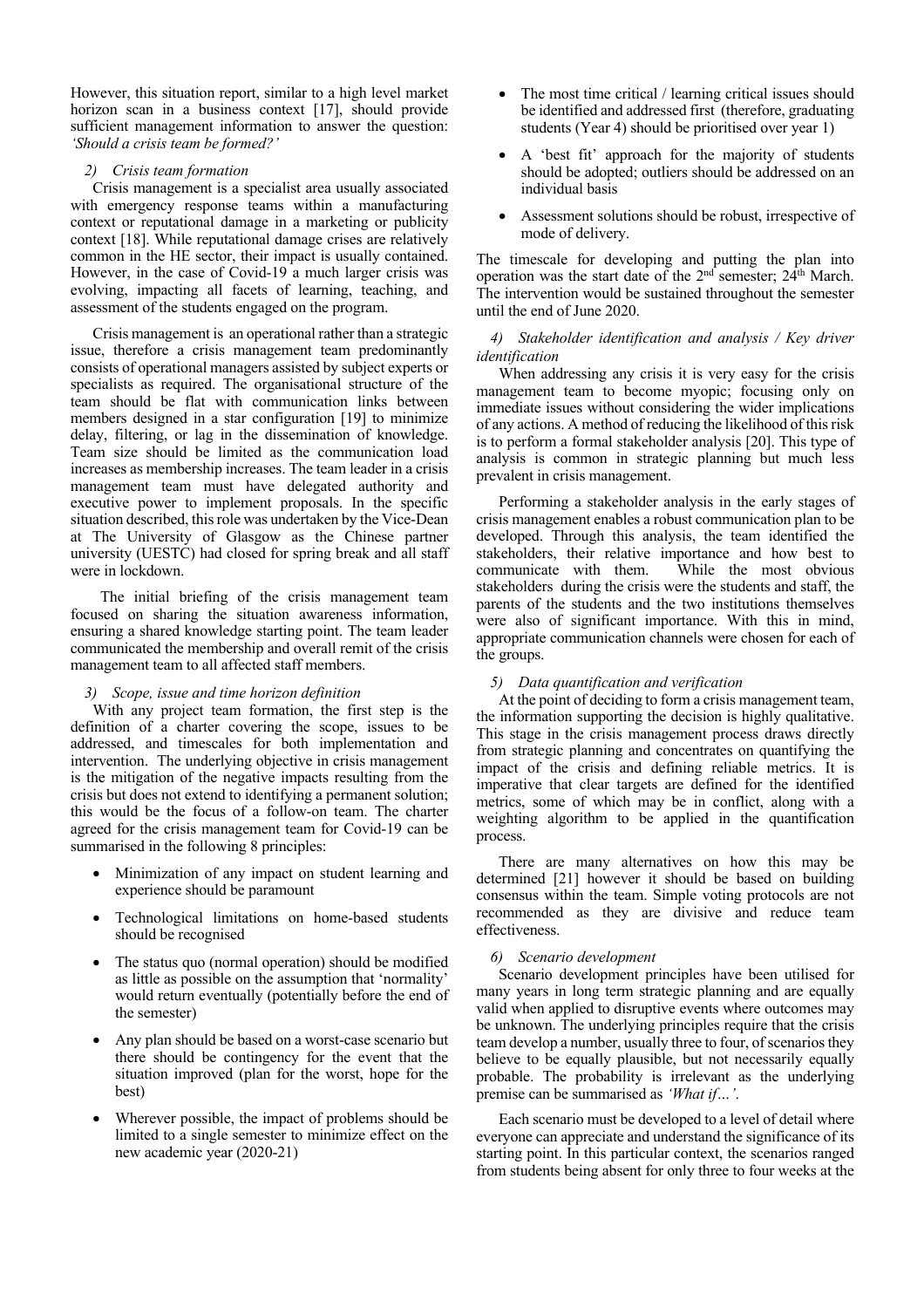beginning of the second semester to not returning at all until the following academic year in September.

# *7) Scenario Testing*

Once identified, each scenario must be analysed and tested to estimate its impact. Whereas at the scenario development stage, the initial conditions and important variables for each scenario are defined, during this phase the team attempts to predict the impact of each scenario as it would play out over time. During this phase, the team will refer to the metrics and weighting algorithm from Phase 5 to evaluate the overall impact on the key stakeholders.

As in the previous phase, there is no consideration of the likelihood of each scenario; the assumption being that the scenario has happened and must be managed. During this phase, there is an opportunity for assumptions to be challenged to test the resilience of the assumptions being made. At the end of this phase, the team should have a clearly articulated set of three to four scenarios with an estimated impact for each.

#### *8) Policy development and updating*

The last phase of the process is to compare the predicted findings from each scenario with the most recent situation report. The team may then decide to discard or modify the weightings attributed to one or more of the scenarios, or less attractively, to include a previously unconsidered scenario for analysis. Using the information from valid scenarios, a policy document is prepared for staff and students. This may be a suite of separate documents but must be self-consistent to avoid potential conflict. When preparing policy or policy modifications for use in a crisis, there must be clarity of intent and unambiguous in implementation and may be highly prescriptive. The new policy must be approved by the relevant stakeholders and communicated effectively to its intended audience. In the Covid-19 example, the team leader held a briefing session with all affected staff, and student counsellors based in China contacted every student to explain the significance and purpose of the revised policy.

After completion of the revised policy, the crisis management team remain in place to continually monitor the situation for any change that could result in further policy modification. It is also good practice for the team to check the revised policy for efficacy or unintended consequences.

## IV. POLICIES AND IMPLEMENTATION FOR LEARNING AND **TEANCHING**

The most immediate challenge for the new semester was the preparation and adaptation of coursework and the corresponding teaching and learning material originally designed for conventional face-to-face delivery to make it suitable for an online delivery model. Nineteen courses were affected, most of which were in technical subjects. However, all Year 1 students also take a large (40 credit) English for Academic Purposes (EAP) course as part of the ongoing language development within the program. Student cohort sizes ranged from almost 500 in Year 1 to just under 300 in Year 4, with a total student population of approximately 1700 students. Of the 19 technical courses, ten were delivered by staff at the partner institution in China in a synchronous format while the remaining nine courses were delivered asynchronously by staff based at the UK university. Fortunately, all Year 4 modules had been delivered and assessed in Semester 1 and so final year students were only

working on their Final Year Projects (FYPs). This mitigated the impact on graduating students arising from changes to the learning and teaching schedule.

Whether to offer synchronous or asynchronous delivery was a topic of significant debate within the learning and teaching management team in the UK. While synchronous delivery would potentially enable greater contact between students and lecturers in a live lecture hall setting, it was accepted that much of the desired interactivity and immediacy would be lost in an online setting. In addition to this pedagogical challenge, there was significant concern regarding the reliability of the network connection between the UK and China to permit online course delivery for up to 500 students, each accessing learning from their individual homes across China rather than on campus. Furthermore, the 8-hour time difference between the UK and China allowed only a small overlapping window for delivery, which gave rise to significant scheduling difficulties. It was inevitable that such timetabling constraints and time zone issues would necessitate either staff or students being involved in 'end-ofday' teaching, not conducive to a good learning or teaching experience. For these reasons it was decided that the most reliable and flexible approach would be to offer pre-recorded lecture material via the VLE (Virtual Learning Environment) , in this case Moodle, with a follow up live session in the following week. This synchronous event would be delivered twice to ensure all students had the opportunity to participate, even where there were technical problems.

#### *A. Policies for Learning and Teaching*

Based on the above decisions, the Learning and Teaching policy detailed below was communicated to all staff at the UK university.

- Lectures should be delivered by embedding voice-over PowerPoint presentations.
- Each lecture should consist of 4-5 short  $(\sim 10$  minutes presentation plus audio) clips. This recommended size and length was based on network channel capacity issues, and pedagogical factors related to student attention span.
- Where lecturers would normally demonstrate worked examples in real time on the board during lectures, additional slides /material would need to be prepared in advance to replace this interactive mode of delivery.
- Two academic hours (one 90-minute) tutorial session would be held in the week following lecture delivery. This would allow students to interact and raise questions with teaching staff in a real time online forum environment. The use of the Zoom platform in a webinar style was recommended. A recording of this webinar would then be uploaded to the VLE to allow student revision and to accommodate those students unable to access the live session.
- Tutorial session slots were to be scheduled in the evening teaching sessions (Beijing time) to accommodate the differing time zones.
- The preferred VLE was Moodle. Administrative colleagues at UESTC would offer support with the portability of teaching materials onto the alternative VLE 'Blackboard' as a backup.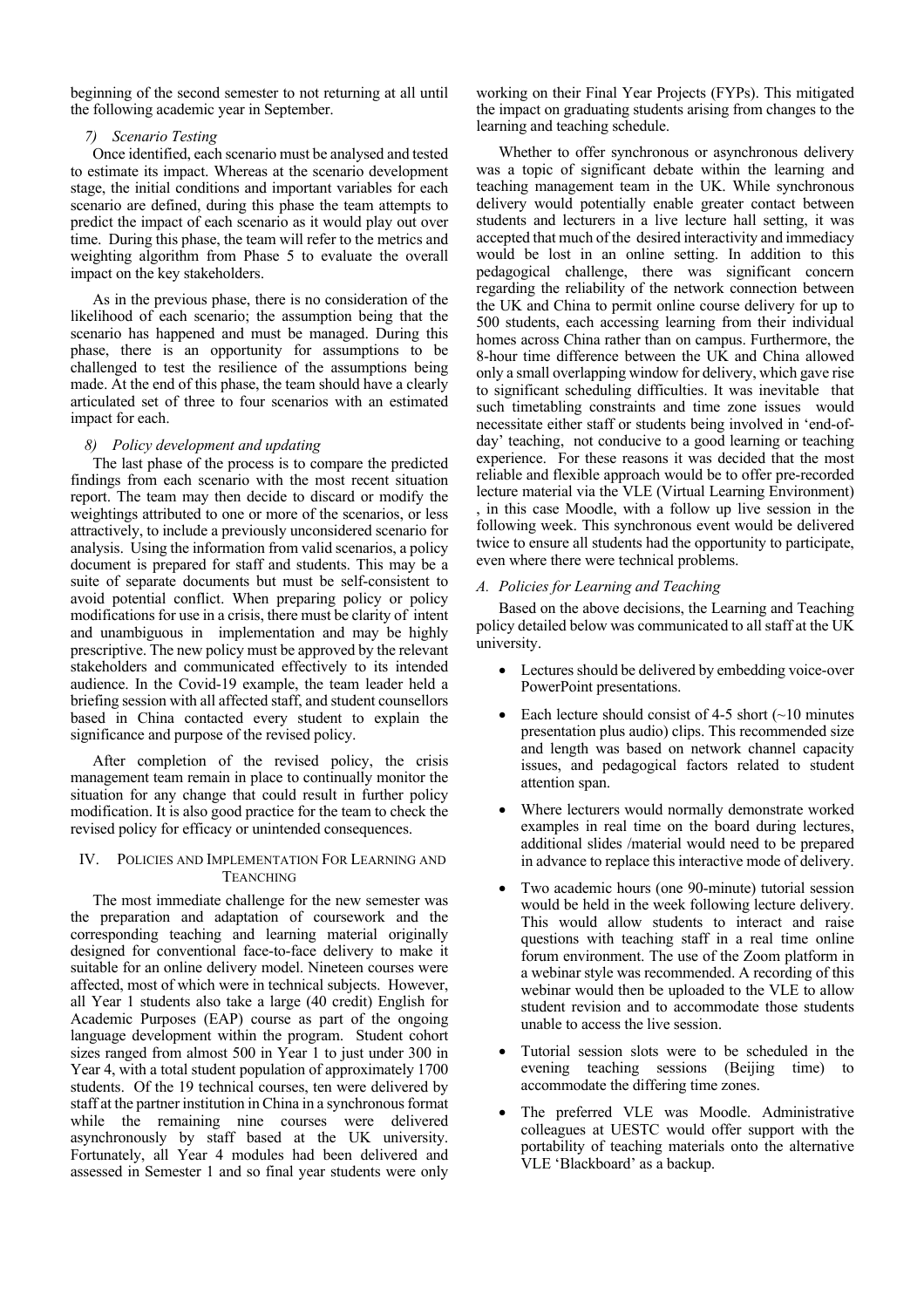- Course leaders would have to evaluate the technical and pedagogical success of their academic delivery and report issues immediately to the Programme Director and the Vice Dean.
- UESTC student counsellors were to provide all announcements and updates to students via the Chinese 'QQ' mobile messaging service.

In courses involving student group work, provision was made to deal with specific learning and teaching requirements. Detailed discussion of this is outside the scope of this paper but as an exemplar, the Year 3 Team Design Project was facilitated by teaching staff through the use of Zoom, and individual group meetings used Chinese online services, such as 'Wechat' or QQ messaging, successfully.

## *B. Learning and Teaching policy implementation*

UK-based staff teaching on technical courses delivered their courses asynchronously, using pre-recorded lectures and on-line laboratories. Due to time constraints, teaching staff based their material on existing lectures used in previous years in a face to face setting, adapting this for online delivery. Modifications to the format and content were carried out to meet the needs of the new delivery mode. Most of this demanded that the content be broken into smaller 'chunks' of  $\sim$ 10 minutes and included video clips and short tasks to encourage student participation and engagement. The result was the rapid transition towards a blended delivery model.

For courses involving laboratories, it was not possible to deliver the lab component in the conventional format. Staff therefore considered the learning objectives of the sessions and converted these into one of two formats. Design centric laboratories were converted from hardware to simulation style tasks and students submitted their completed work on the VLE. In the case of experimental labs, lecturers created a set of experimental results, allowing students to participate in the lab experimental analysis using the pre-supplied dataset. Both approaches ensured the same level of cognitive development as face to face delivery had provided.

This overall strategy was adopted to ensure that all students would be able to access learning over highly variable internet connections in a timely manner and be able to study at their own pace. However, it was recognised that this approach would not deliver the interactivity and immediacy preferred by the students.

In contrast, much of the English course was delivered synchronously (using the Zoom platform) to much smaller groups of 20 students by teachers working and living in the same time zone. The existing class size was maintained to allow for the necessary skills and task-based language teaching and learning to be delivered. When working with these small groups, technological issues were significantly reduced, enabling much more effective remote face to face sessions to be delivered.

# V. POLICIES AND IMPLEMENTATION FOR FINAL YEAR **PROJECTS**

During the pandemic, as all face to face communication options became unavailable, supervision practice demanded a shift to a remote model. However, there are additional requirements and challenges related to remote supervision practice for students whose projects are based on hardware components and/or laboratory facilities. For instance, in the case of science and engineering students, the projects usually require access to lab equipment and campus facilities that have become inaccessible due to the disruptive circumstances. In addition, project assessment presents further challenges as these would, in normal circumstances, include a live student presentation of the project.

Therefore, there are two main fronts on which policies need to be made to support the supervision process, i) appropriate recommendations and guidelines for supporting students using remote supervision, and ii) performing risk assessment and mitigation of the challenging environmental conditions.

## *A. Policies for FYPs*

A policy was prepared which took account of the disruptive circumstances and covered the above mentioned aspects. The salient points of the policy document were:

- The Project Coordinator was to ensure that projects of moderate to high risk impact were reviewed.
- Suitable actions to mitigate the impact on the student's performance were to be devised by supervisors and communicated to the students within two weeks.
- Programme Directors were to be informed of the solutions proposed for all cases with moderate and high risk impact.
- Teaching offices in both institutions would be jointly responsible for ensuring that all FYP documentation was updated and shared. Students would be notified of all modifications in a timely manner.
- A 2-week extension for final project reports was to be granted for all students.
- Reports were to be submitted to the VLE and marked electronically.
- Oral presentations and demonstrations would take place online, with the most appropriate technology option identified during the remote lecturing phase.

## *B. FYPs policy implementations*

Following the development of the policy for project supervision and assessment, all staff were asked to review their own projects in terms of completion, due to the Covid-19 outbreak and inaccessibility of lab spaces. Supervisors modified and updated the titles and scope of their projects where required, with the resulting changes communicated to the students. Any changes required to a given project was formally recorded and signed by both student and supervisor. In addition to this project scope update, an additional two weeks was added to the submission deadline for all students.

The supervisors and students kept in contact through remote communication means such as Microsoft Teams, Microsoft OneNote, Zoom, or Skype. Some social media platforms such as WhatsApp and WeChat were also used for informal communication. The students were required to keep a detailed log of their meetings, including date and time, communication mode and discussion points. The logbook formed part of their submission.

The project reports were submitted electronically through Moodle, while Microsoft Forms was used to collect marker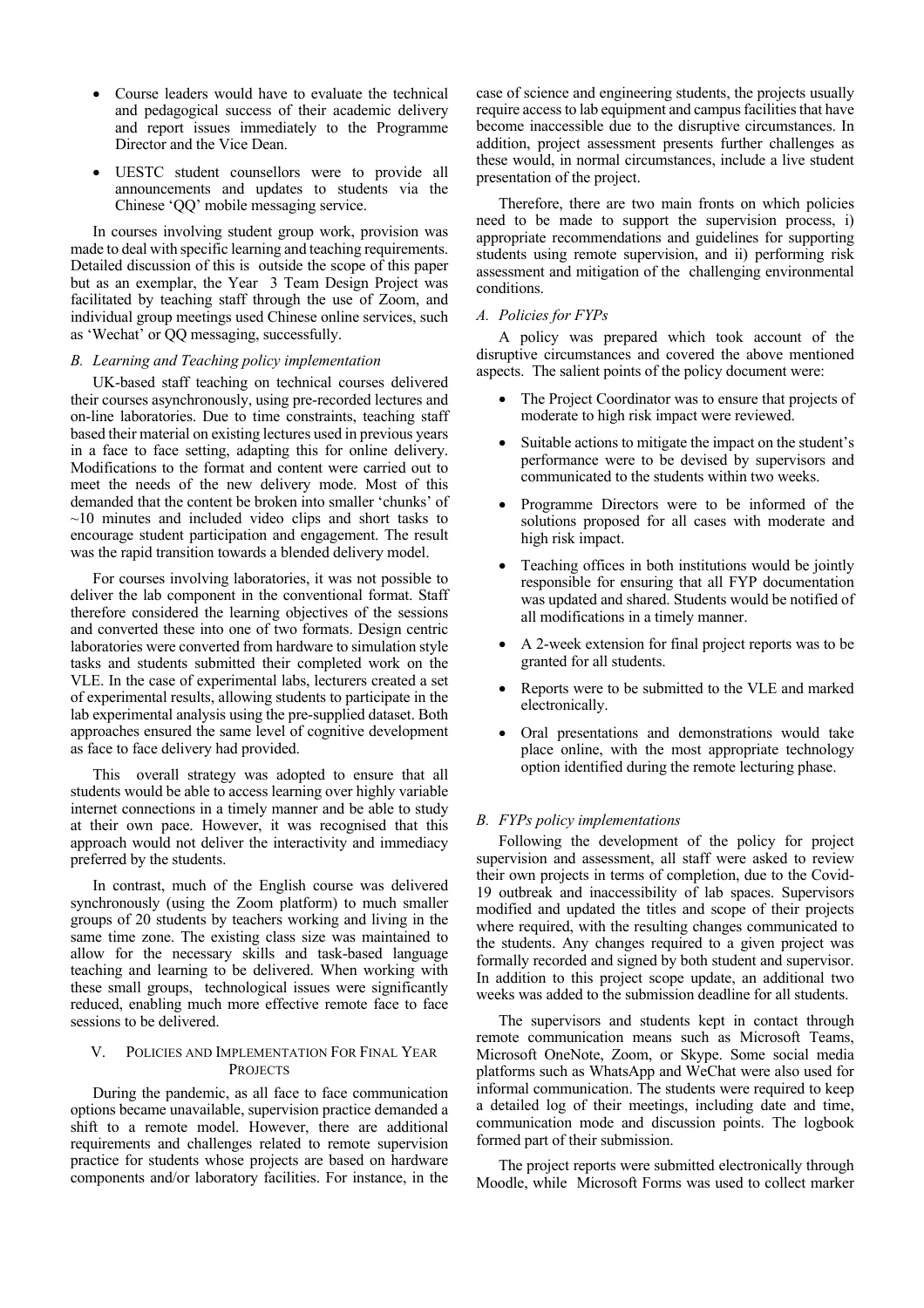grades and feedback. Oral presentations were conducted live online via Zoom, with presentation grades collected through Microsoft Forms.

Before the final assessed presentation event, a test session was run to help identify potential issues which could impact on assessment. While most of these tests went smoothly, some students had minor problems with camera connectivity issues and video / audio quality. Additional guidance and support was provided in such cases to resolve the issues in advance of the final assessment.

Almost 300 oral presentations were conducted in 15 parallel sessions over three days. In each presentation session, the student presented their work to their two assessors. Before the presentation start, the students confirmed their identity through the camera feed and by displaying their student identity cards. A 10-minute Q&A session followed the 15 minute student presentation. All online presentation assessments ran smoothly, with no major technical or nontechnical issues.

#### VI. POLICIES AND IMPLEMENTATION FOR ASSESSMENT

Assessment by its very nature is intended to measure the learning achieved by students and is central to any education system. All the courses delivered during this challenging semester base their assessments on the extent to which students meet the course learning outcomes. Within the program, each course has assessment divided into two weighted components; coursework or continuous assessment (CA) constitutes 25% weighting of the final grade, while a final exam or End of Term Assessment (EoTA), which takes place in a controlled or invigilated environment, constitutes the remaining 75%.

In the majority of the technical courses, CA includes either: i) a report based on project work or a descriptive assignment, or ii) a laboratory report based on laboratory experimental tasks. Normally, such assessments are submitted online to the VLE and were, therefore, unaffected during the Covid-19 disruption. However, laboratory or project-based assessment requiring the use or set up of hardware was adapted to allow software or simulation-based tasks. The implementation of this change was supported by graduate teaching assistants (GTAs) who would normally assist in the running of experimental labs. In these changed circumstances, the GTAs underwent training on the new task objectives, and were thus able to assist students in an online setting.

EoTAs posed the greatest challenge in terms of how to set up and deliver such assessments in a controlled, secure environment, while still ensuring that students were given the opportunity to demonstrate their potential and thus achieve the grades they deserved.

## *A. Policies for End-of-Term Assessments (EoTAs)*

To address the issues detailed above with respect to EoTAs, a dedicated and detailed policy was developed. The dual aims of the policy were to attain 'a near controlled environment' set of results and to maximize the reliability and fairness in assessment. The key points of the document were:

• EoTA papers would be moderated as per normal procedure (internal then external moderation).

- Examiners were required to set questions compatible with the question types supported by the VLE platform. EoTAs had to be capable of being set as an assignment and/or a quiz on the VLE.
- The EoTAs were to be delivered in an open book *time constrained* manner with questions (Qs) presented in a *randomised* order.
- Questions would be presented one-by-one without the possibility of answers being reviewed/amended by students once submitted.
- As all technical course EoTAs on the program consist of four equivalent weighted questions, the duration for reading, attempting, completion and uploading of each exam question was to be set at 35 minutes.
- Exam instructions were required to specify clearly which answers/solutions should be submitted directly via a Moodle quiz and which were to be handwritten and submitted as a Moodle assignment.
- Examiners were required to provide a timetabled mock EoTA from the pool of past examination questions, to be available to students at least 4 weeks before the final EoTA date. This practice exam was to be made mandatory for all students.
- All EoTAs (including the mock paper) was to be made available and administered to students via the dedicated Moodle course page.
- A member of academic staff not teaching on the course would be given the role as the online invigilator during mock and final assessment. The online invigilator was required to host a real-time Zoom webinar to support students during assessments. The role of this 'invigilator' was to assist students with any technical issues associated with the exam process, such as problems uploading submissions but not with explicit subject content.
- Students would be able raise any issues with the EoTAs in real-time via the Zoom Webinar hosted by the invigilating staff.
- IT support was to be online during the online EoTAs.
- Electronic-marking (e-marking) of EoTAs was to take place. Staff training on EoTA marking was to be provided.
- The policy applied to all student cohorts and years.
- These continuity plans would remain until students were able to return to campus

## *B. End-of-Term Assessment (EoTAs) policy implementation*

Translating the defined policy into practical implementation posed huge challenges, especially from a technological perspective, and more specifically, around the functionality available within the VLE. These challenges were overcome through a staff group working through each issue, resulting in seven VLE EoTA pages successfully designed and developed for each of the seven courses offered by The University of Glasgow. The design included the two required constraints related to timing and randomness.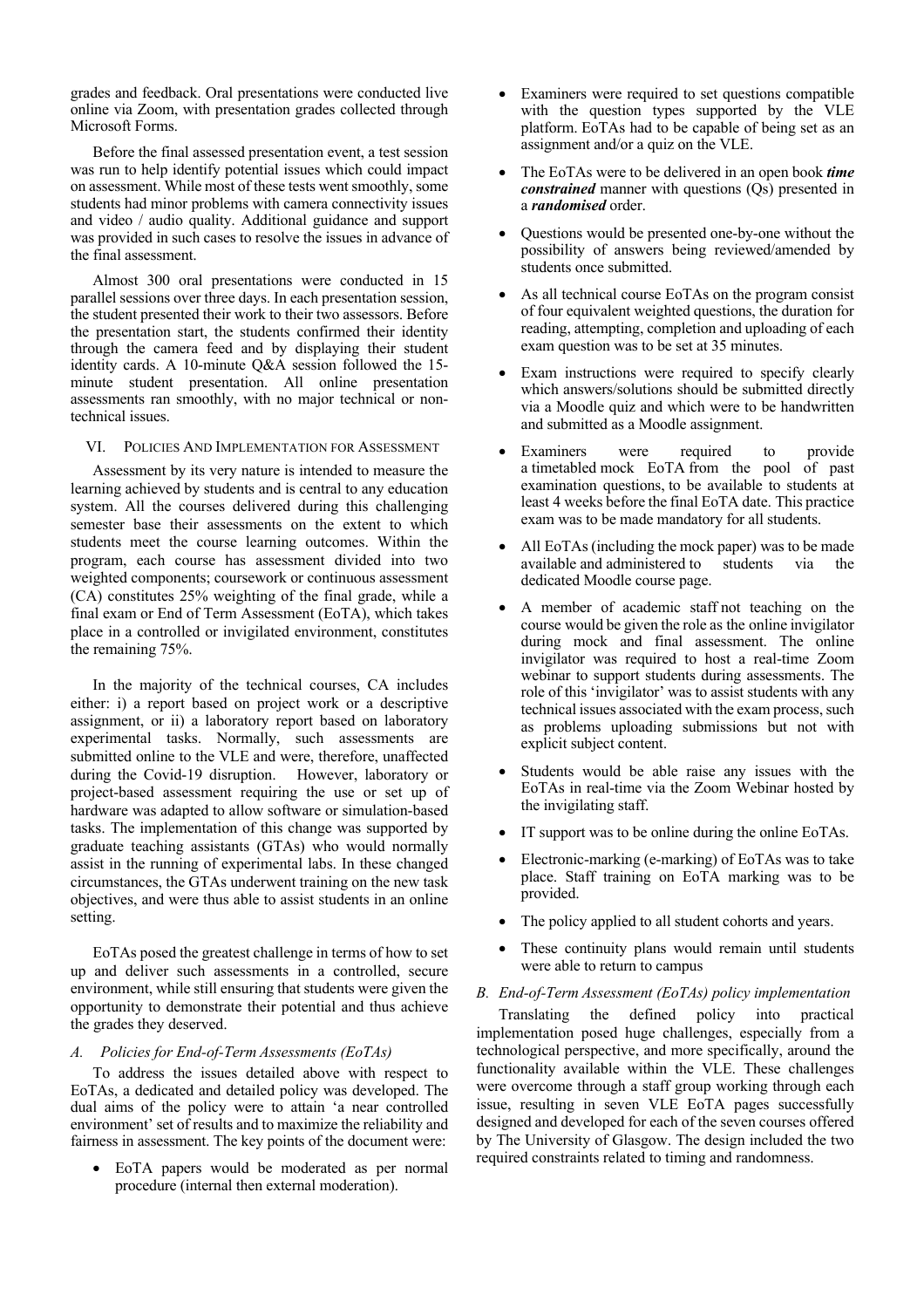Towards the end of May, academic staff were provided with a hands-on training workshop session to understand the usability of the Moodle EoTA pages. In an effort to reduce the risk of potential plagiarism among students, question order was shuffled randomly.

After the successful completion of exam-setting for all the courses, mock EoTAs were scheduled for the third week of June, when students took part in the assessments. In total approximately 25% of Year 1, 2 and 3 students (316 of 1,461 enrolments) took part in these trial assessments. While the mock did not meet the policy requirement of mandatory attendance, it did provide extremely useful feedback that both the timing and randomization methodology had been successfully designed and deployed.

# VII. STUDENT AND STAFF CARE POLICIES AND **IMPLEMENTATION**

From the outset of the COVID-19 lockdown, The University of Glasgow and UESTC responded to the challenges brought about by the pandemic prioritising the health and safety of both students and staff through a number of special measures which are summarised below:

- An emergency response team was established by management and the leadership team at The University of Glasgow.
- The emergency response team prepared contingency plans and training sessions for both teaching and administrative staff.
- The student counsellors in UESTC were tasked with checking the voluntary daily health reports of students using a specially designated phone app. Where Covid-19 symptoms had been missed by the students' families, these were recorded, checked, and reported where necessary.
- The University of Glasgow provided well-being support to all students whether on the Chinese or UK campus (2+2 students). A consultant psychologist was hired, and provided 1-1 online sessions for students.
- Student counsellors in UESTC provided support to potentially distressed students via Zoom and Wechat. These meetings were extended to 2+2 students who were able to connect to their home university to seek advice about their studies, travel arrangements and ongoing policies, helping to reduce anxiety.
- The University of Glasgow sought to reduce the impact of lockdown on student learning by developing diversified support approaches to online education, including podcasts of academic content.
- To ensure the students felt connected, social media was used. A Wechat corporate account encouraged students to post stories and photos of homemade food, exercise regimes and study practices.

By mid-May, senior (Year 4) students were allowed to return to the China campus; UESTC made preparations to ensure the safety and wellbeing of students. In school buildings, hallways and dormitories, posters and sanitation facilities were set up. Masks, hand sanitizer, thermometers and other essential items were issued to every student, and bespoke graduation gifts were handed out to celebrate their achievements

# VIII. REFLECTIONS & FINDINGS ON THE POLICY DEVELOPMENT AND IMPLEMENTATION

During this time, feedback was sought from both staff and students to gain an understanding of how well the policies had been developed and implemented. The aim of this was to provide information for reflection and to allow for feedback loop closure, with additional information for future improvements. The following summarises the feedback received:

In terms of policy implementation, it mainly fell to the staff to meet the requirements as it was their responsibility to carry out the necessary activities within the policy guidance. Although the staff worked hard to follow the guidance, there were concerns about the lack of time to create material, deliver teaching and learning at the normal quality level. While disruptive circumstances demand swift actions, it is essential that consideration is given to the time required to implement policies.

There were differing levels of engagement in the policy making process among staff, partly related to levels of experience and role within the organization. While all staff relayed that they considered themselves 'well informed at each stage', some comments were made on the uncertainty and ambiguity in some policy items. At the same time, it was accepted that this was in part due to circumstance as the duration of the pandemic was unknown. Some staff members also stated that the amount of work expected had been underestimated, but acknowledged that it was well recognized by the management retrospectively.

In contrast, students were not comfortable with the move to on-line delivery and assessment and therefore it was important to involve students in the policy making process as much as possible; keeping them well informed to reduce their anxiety and stress due to uncertainty, particularly regarding assessments.

The students were surveyed on whether the university policy had taken their health and well-being into account during the challenging circumstances. Approximately 30% of the student responses (206) did not think the this was the case. This type of feedback highlights the need to take account of student perspectives more when developing policies.

Considering the feedback received from both staff and students as a whole, certain issues were brought into stark contrast and should be given special consideration during any future event resulting in unplanned disruption:

- Staff should be given information related to the purpose and rationale of any given policy as early as possible; they also need to be given realistic timescales for policy implementation.
- Students should be consulted throughout the policy design and creation process.
- Communication of policies and their related requirements to staff and students should be clear and timely.